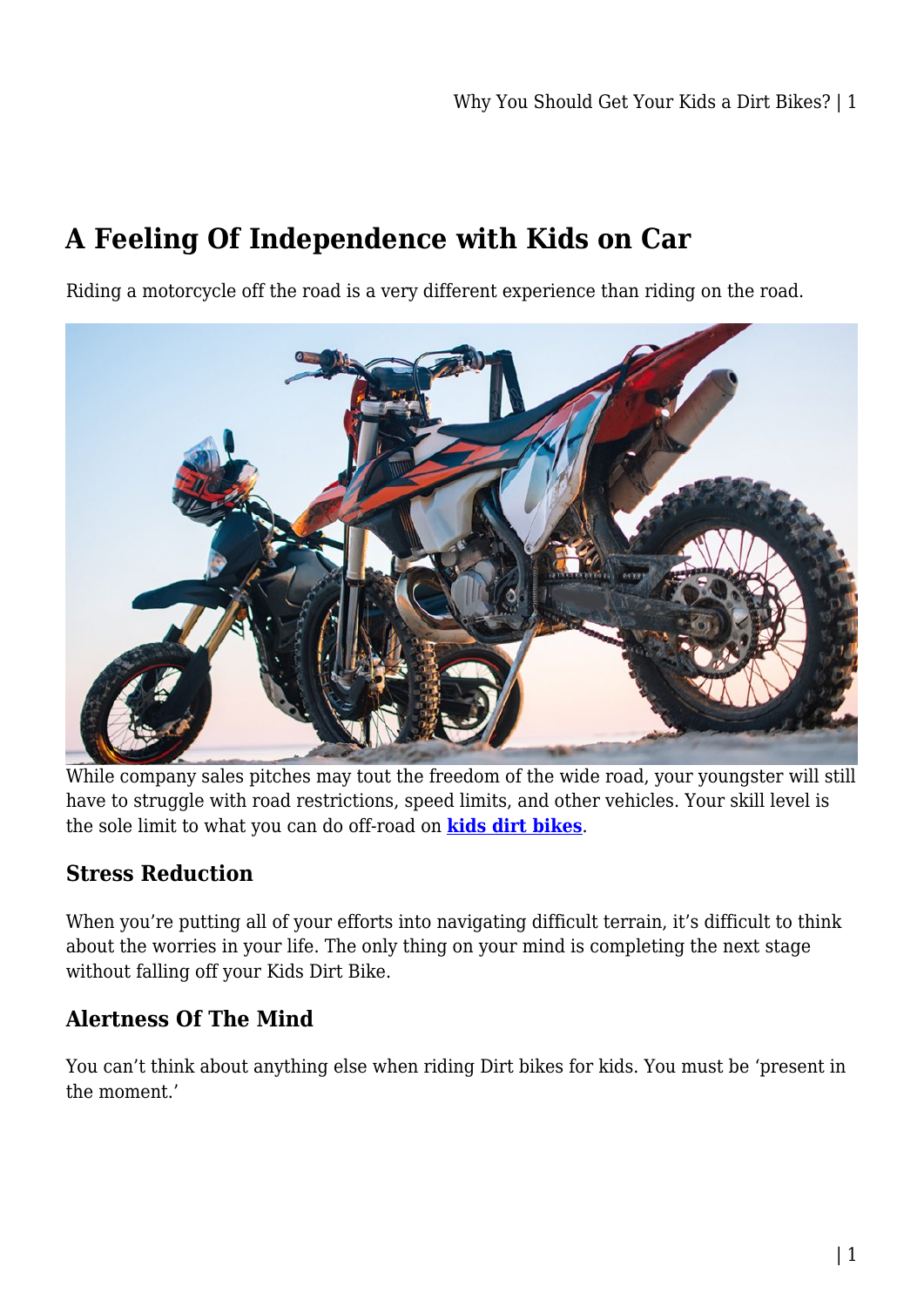

You must be mentally alert and mentally focused on exactly what is in front of you since Kids Dirt Bike requires so much of your attention.

This comes with advantages in many aspects of your life. Keep an eye out for those trees!

#### **Time for Family Bonding**

Riding kids dirt bikes is a fun activity for the whole family. Going dirt biking with your kids while they're young is a great way to develop a bond that will lead to many more dirt bike experiences in the future.

Kids Dirt Bike may have a very good impact on children. Riding can teach them the following things:

- Kids Dirt Bike provides amazing nonviolent enjoyment for them.
- Kids Dirt Bike educates children to work hard for their goals.
- They learn to prioritize safety.
- It emphasizes the need for routine maintenance.
- Kids Dirt Bike teaches them mechanical skills by having them mend their bikes.
- Kids on cars teach kids skills that will help them drive later in life.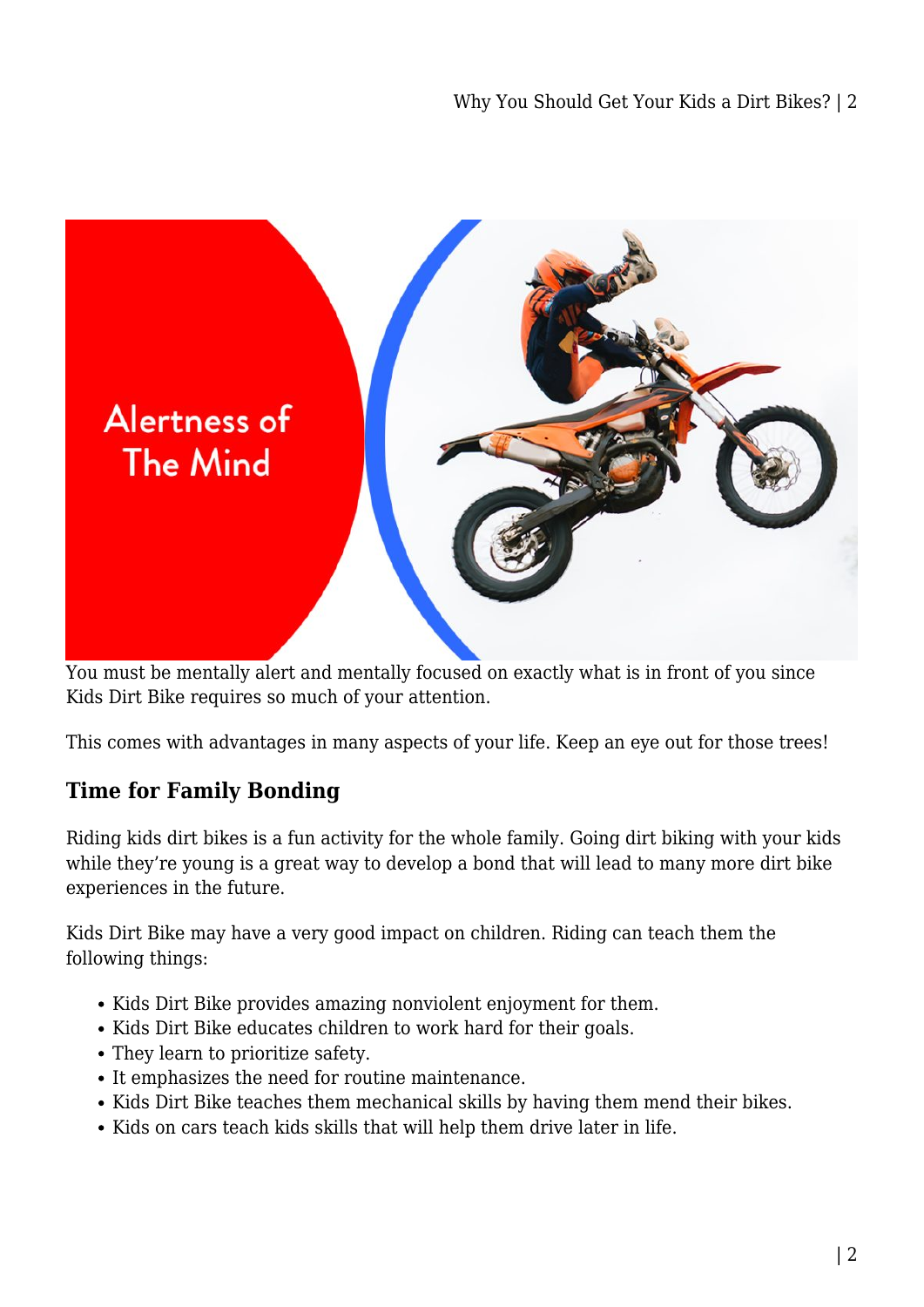### **Endurance**

The amount of time you spend riding your **[Dirt bikes for kids](https://kidsrideoncar.com.au/dirt-bike/)** on a regular basis will assist you to enhance your cardiovascular health by increasing your endurance. If you ride a ride in a car for kids for an hour or longer, you will be constantly exercising the muscles in your legs and arms, as well as raising your heart rate. Exercise may be obtained by just working the pedals and manual gears for an hour or longer.

# **Stimulation Of The Brain**

The act of riding Kids Dirt Bike activates the prefrontal parts of the brain, and people who ride more frequently can increase their cognitive abilities.



Researchers discovered a significant difference in brain stimulation between people who ride Kids Dirt Bike on a daily basis and those who haven't ridden in a long time.

# **Maintaining Good Health**

Most people believe that Kids Dirt Bike does not need as much physical work as other sports, but once you get on the bike, you will see that doing the many various tricks and jumps demands a lot of core muscle as well as arm and leg muscles.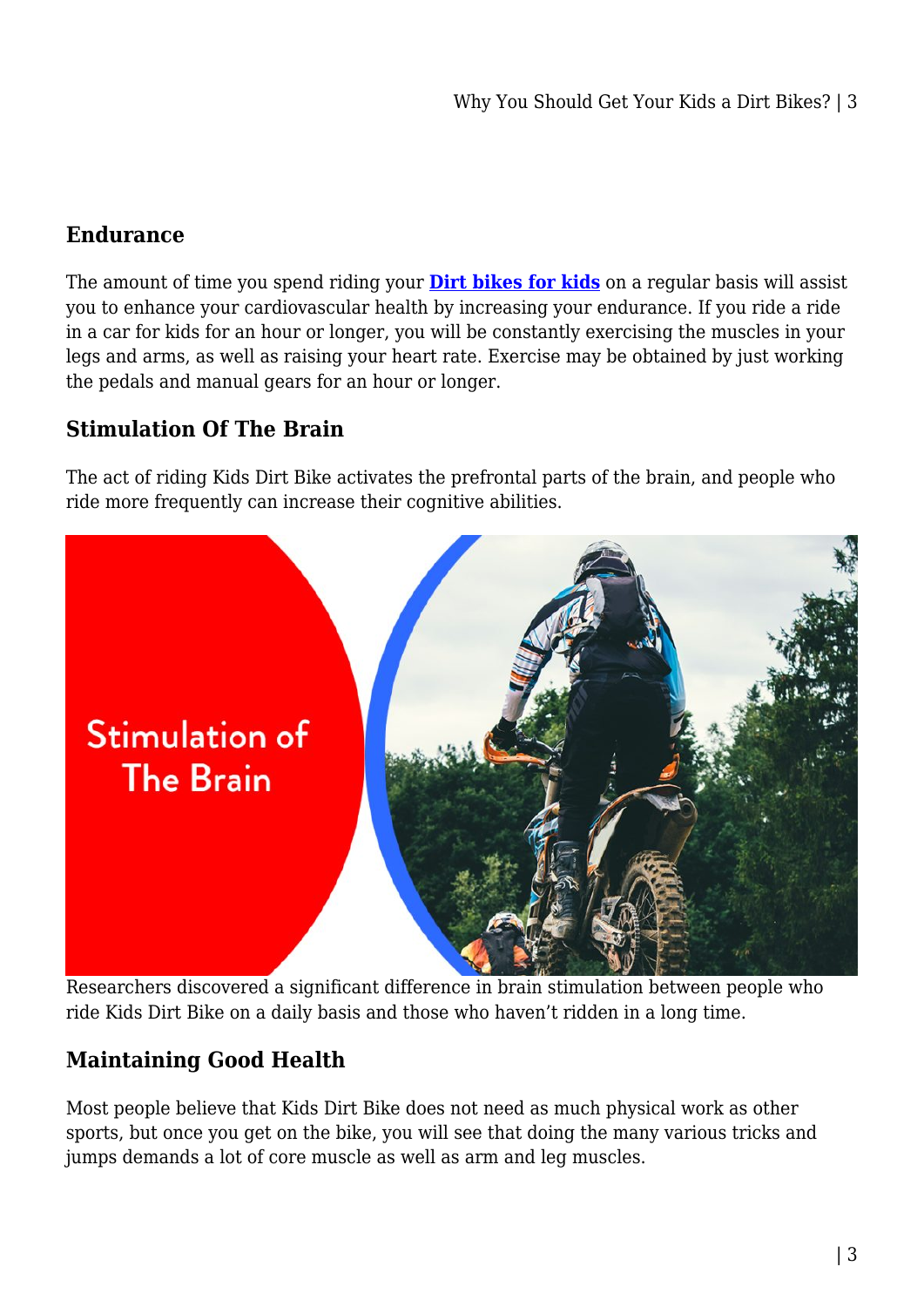#### **Proper Posture**

Riders who know that posture makes a difference in their riding performance seek to keep the finest posture possible. While this decision was taken purely to boost performance on the **[kids electric dirt bike](https://kidsrideoncar.com.au/dirt-bike/)**, it has the potential to become a healthy habit off the bike as well.

#### **Obtain Access To The Great Outdoors**

A Kids Dirt Bike can bring you to locations that most people would never visit unless they backpacked or rode a horse for a few days, something most people do not have the opportunity to do.

On a dirt bike, you can cover a lot of ground quickly and see some incredible sites. Even 4WD cars can't go to some of the locations that a dirt bike can.

#### **Problem-Solving Abilities Have Improved**

Dirt bikes for kids aid with problem-solving and troubleshooting. When you're riding and something on your bike breaks in the middle of nowhere, you have no choice but to figure out how to fix it.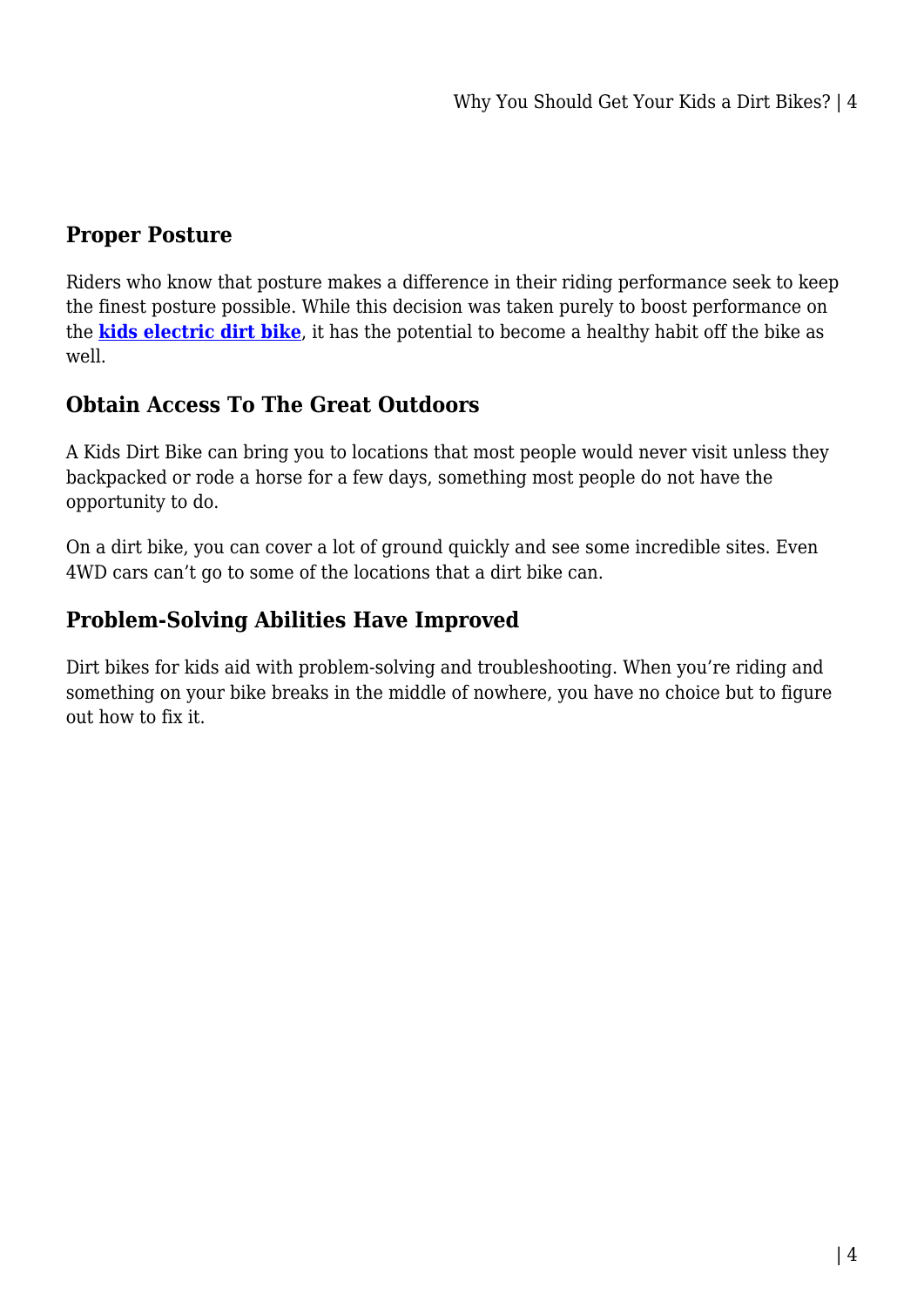

There isn't a way out. A Kids Dirt Bike may take you to some fairly distant locations, and you'll need to be able to think quickly and come up with a solution.

# **Kids Dirt Bikes for Sale Factors to Consider**

#### **Obtain the Correct Fit**

If your child is small and you want **[kids dirt bikes for sale](https://kidsrideoncar.com.au/dirt-bike/)**, look for one that can be adjusted in height. Lowering the suspension will pull the handlebar down, allowing your youngster to easily reach them till they are older. You can raise the suspension afterwards. Alternatively, the motorcycle shop may shorten the seat, reducing it to the point where your child's feet touch the ground.

# **Engine Capacity (cc's)**

If this is your child's first Kids Dirt Bike, they will learn to ride more easily on a lighter, less powerful bike. The 50cc engine is the smallest available and is perfect for children under the age of seven.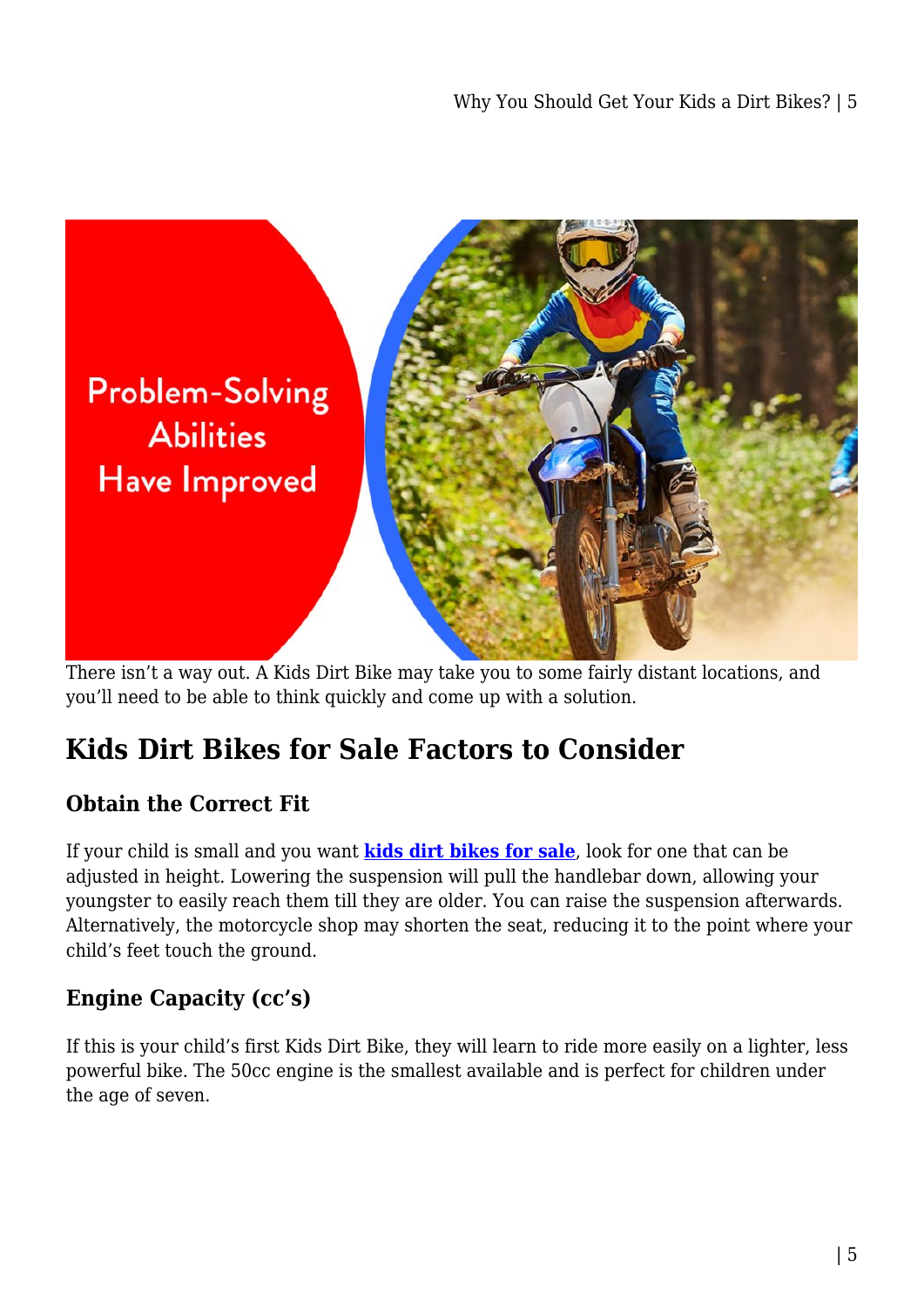

Four-stroke Kids Dirt Bike is great starts because their power delivery is reasonably linear, making throttle control simple.

#### **Electric versus. Kick Start Starter System**

Because kids electric car are simple to ride, kids electric car starting engines are a musthave feature of starter motorcycles. Kick start bikes can be used as your child grows older and acquires experience. Older bikes had a Kickstarter, while current motorcycles use an electronic starting.

#### **Type of Engine: Two-Stroke vs. Four-Stroke**

Kid's dirt motorcycles come in two engine types: two-stroke and four-stroke, and you must understand the differences between the two before you invest your money. Four-stroke engines are great for novices since they produce power every two crankshaft revolutions. This contributes to smooth acceleration and a broad power range, reducing the number of frightening stop-starts your youngster may encounter.

Two-stroke engines, on the other hand of, **[ride on car for kids](https://kidsrideoncar.com.au/)** deliver power for every turn of the crankshaft, giving them a high strength-to-weight ratio.